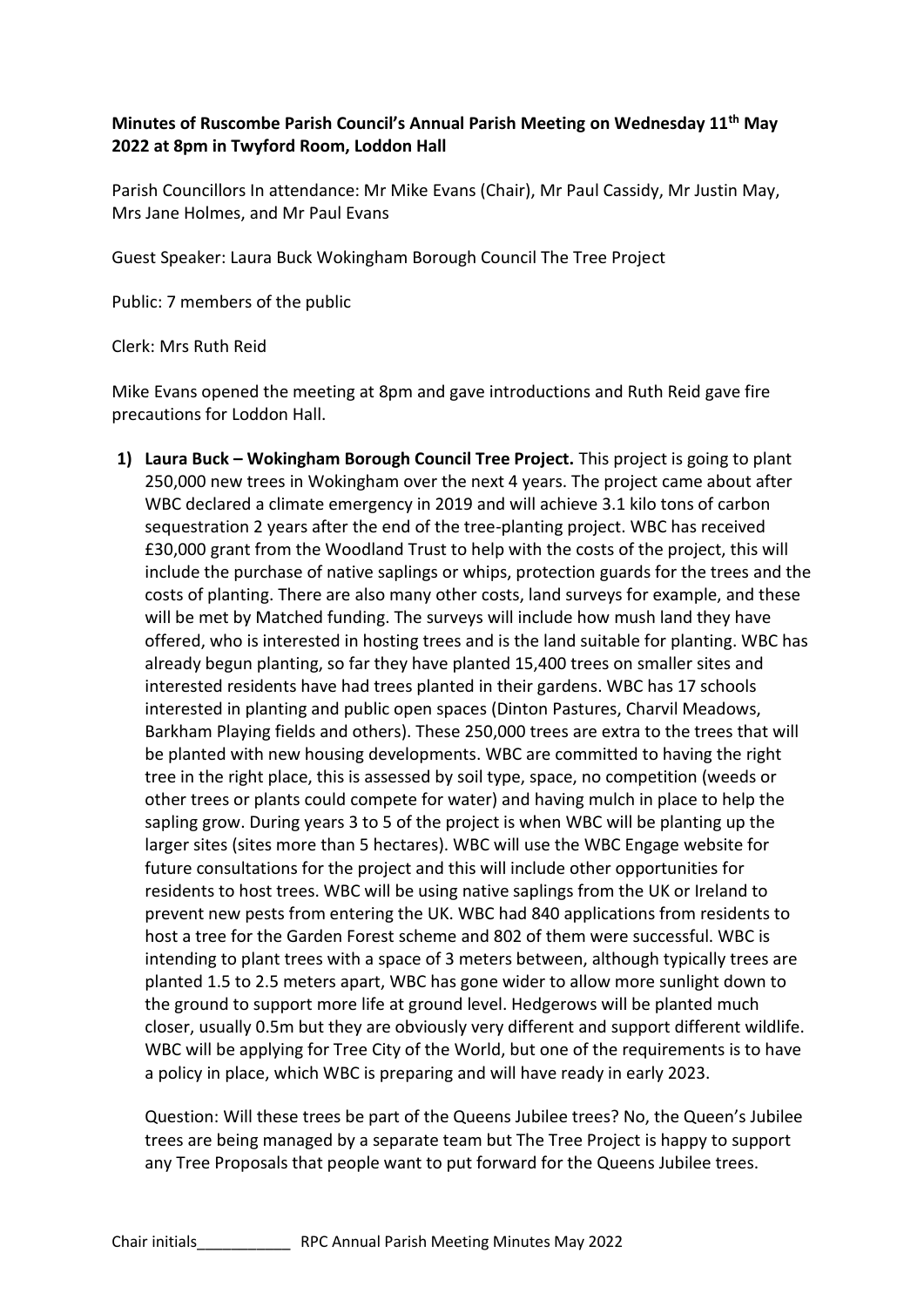Question: How will the change to WBC leadership affect this project? They hope it will not have an impact, but we have to wait and see how WBC will be led.

Question: How much land is required to plant 250,000 trees? WBC is expecting approximately 250 hectares but this will depend on what areas are able to be planted.

Question: Why is it 250,000 tees that the project wants to plant? This was calculated before Laura was with WBC but she believes that calculation is related to the number of residents and the carbon output.

Mike Evans thanked Laura for a very interesting presentation.

- **2) Approval of the minutes from the Annual Parish Meeting 27th May 2021:** Proposed by Paul Cassidy, seconded by Justin May and approved unanimously.
- **3) Chair report:** Justin May (outgoing chair) gave thanks to all councillors and volunteers and reported that he has been RPC chair for 4 years but has now stepped down although will remain as RPC councillor. Justin explained that during his time as chair, RPC has broadly seen off the threat of Greenbelt development, although RPC will now have to wait and see how the change in leadership for WBC affects the Local Plan, Justin is confident the development will not be in the Greenbelt. RPC has added new benches, bridge painting, community orchard and flower planters, as well as producing and submitting the Ruscombe Neighbourhood Plan.

Mike Evans (New chair) gave thanks to

- Justin May for his leadership through difficult times, including a lot of successful initiatives as Justin has just spoken about.
- Clerk, Ruth, outstanding job with serious responsibilities including admin, finances, communication...
- Councillors: Paul Cassidy (Vice-Chair), Gary Merrick (Planning Chair), Paul Evans (Planning Vice-Chair), Carol Bulman,
- Jane Holmes, Justin May remaining. All have made significant contributions to the council's business.
- Volunteers, Residents, Local Organisation's inc. Econet, CROW, Twyford & Ruscombe Hist Sov, Sundew Ecology, O'Neill Homer (NP consultants)
- Mike welcomed new councillors Graham Howe, our WBC Ward Councillor, just reelected and Paul Evans.

RPC has had a busy year

- Maintenance and improvements for the environment,
- RPC has worked on Boundary signs: London Road improvement with TPC collaboration is due to be installed very soon, and we hope to get one Ruscombe Lane so residents know they live in Ruscombe!
- RPC with the help of Twyford and Ruscombe History Society has installed a History board on the green by St James church.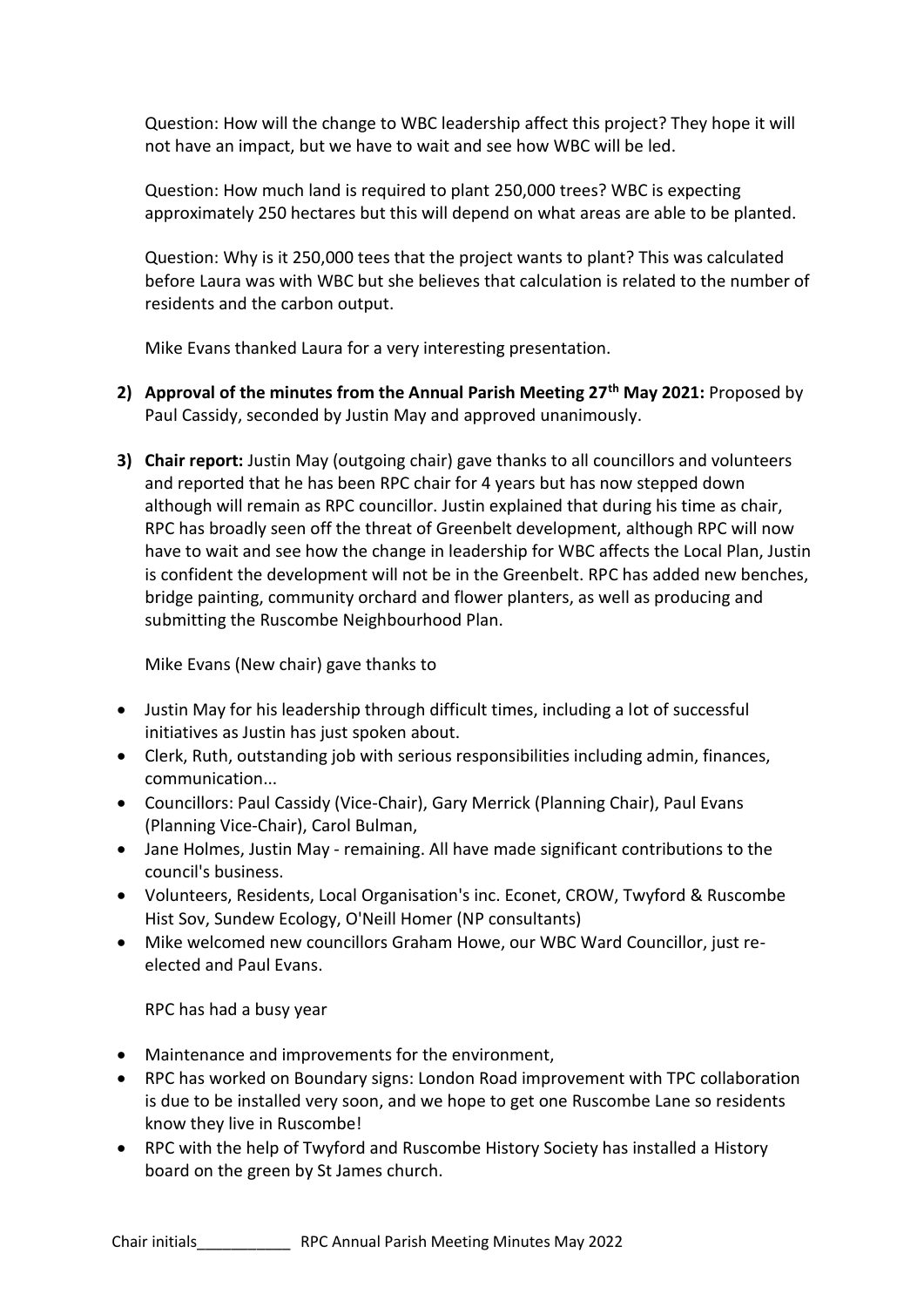- RPC with the help of Sundew Ecology has produced Walking maps see website
- Trees: RPC has planted new & replacement cherries on N. Avenue. RPC has applied for new TPOs: some obtained, some in progress,
- Planning continues to be a major activity: Paul E (Planning Vice-Chair) will elaborate.
- Neighbourhood Plan will cover separately. Volunteers & consultants & residents are much involved,
- As we probably all know Berkeley Homes ran a press campaign re. building 2500 homes on green belt land. As if an official consultation. It quoted attractions such as a new station - Ruscombe Parkway. This development was strongly opposed by RPC - leaflets to all RG10 encouraging support for WBC Local Plan choice of development locations via their (official) consultation.
- RPC is in a good financial position: sound, sufficient funds. CIL provides opportunities for improvements to infrastructure. Ruth will cover this in more detail.
- RPC has reduced the Precept the part of the council tax that is paid to the parish council by -1%.

Looking ahead, RPC would like to

- Continue work to encourage Environment friendliness inc Trees
- Continue to protect the Green Belt
- Pay close attention to planning matters
- Listening to our community

RPC will look out for WBC Local Plan progress of great interest

- NP Referendum, RPC will notify the residents of when this will take place and will ask that the residents come and vote to support RPC Neighbourhood Plan
- Planning system changes (including proposal to have residents voting on applications for extensions), as announced in the Queen's speech this week.
- **4) Planning report:** Presented by Paul Evans, RPC Planning Vice-Chair reported that in the year April 2021 to April 2022 has seen the RPC was invited to comment on 27 planning applications. This number was made up of 21 domestic properties and 6 commercial premises. This was an increase of 4 more than the previous year. It was believed that we would receive a number of applications for the conversion of commercial buildings both retail and offices to become residential, but this has not happened in our parish. This is encouraging as it shows the businesses continue to be successful.
- **5) Neighbourhood Plan Update:** Mike Evans reported The Ruscombe Neighbourhood Plan will establish a set of planning policies for the future, based on input from the community. The Draft Plan Pre-submission (Regulation 14) Consultation took place between 22nd February and 19th April 2021. The Draft Plan was made available online or in printed form if requested, and a summary paper, inviting comments, was distributed to all households in Ruscombe. The Draft Plan was also made available to statutory consultees (e.g. neighbouring councils, utility companies, Network Rail). Responses to the consultation resulted in some minor changes. Following the consultation Interchanges between RPC / ONeill Homer / WBC. RPC Neighbourhood